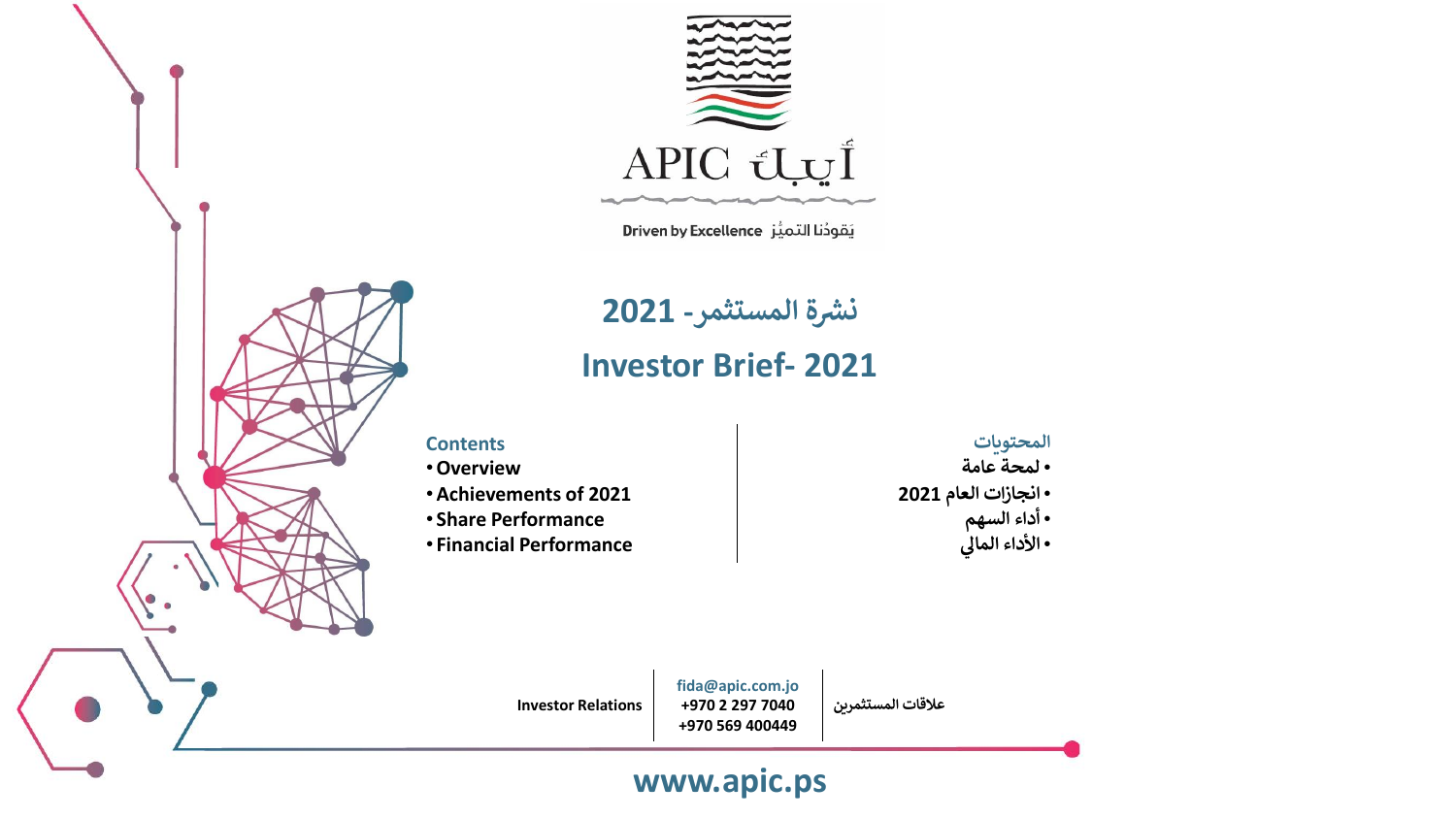### **لمحة عامة Overview**

- Public shareholding company listed on Palestine Exchange (PEX:APIC).
- Authorized capital: USD 125 million.
- Paid-in capital: USD 105 million.
- Over 2,600 employees in Palestine, Jordan, Saudi Arabia, the United Arab Emirates, Iraq and Turkey through its group of subsidiaries.
- شركة مساهمة عامة مدرجة في بورصة فلسطين (PEX:APIC). ي ن
	- رأس المال المصرح به: 125 مليون دولار أمريكي.
		- رأس المال المدفوع: 105 مليون دولار أمريكي.
- أكثر من 2,600 موظف/ة في فلسطين، والأردن، والسعودية، والإمارات العربية ر ي ن المتحدّة، والعراق، وتركيا في شركات المجموعة. ي ن

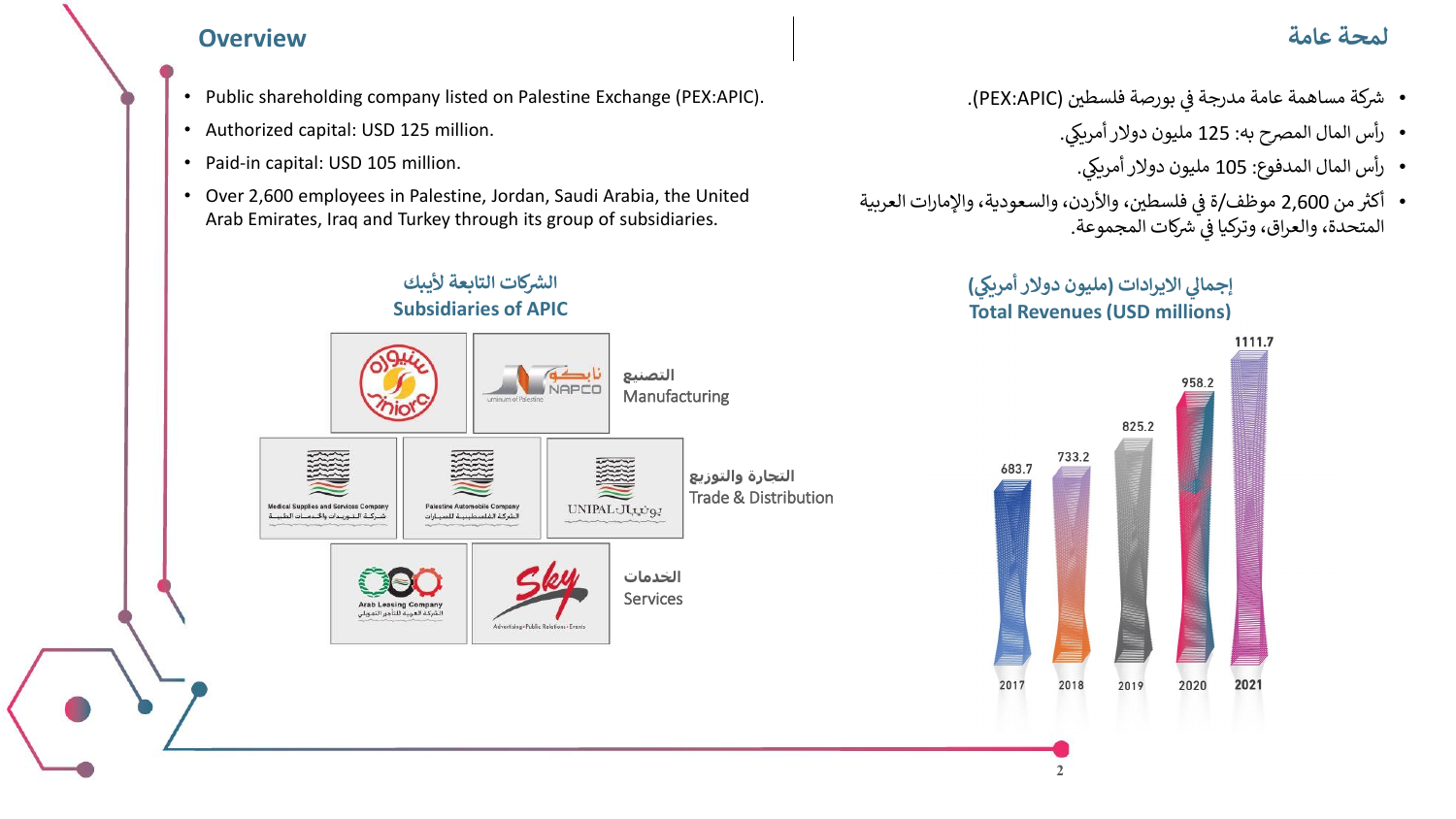**Financial information in this document is preliminary and may change after the issuance of the final audited financial statements.**

**البيانات المالية الواردة في هذه النشرة هي أولية وقد تتغير بعد إصدار البيانات المالية النهائية المدققة.**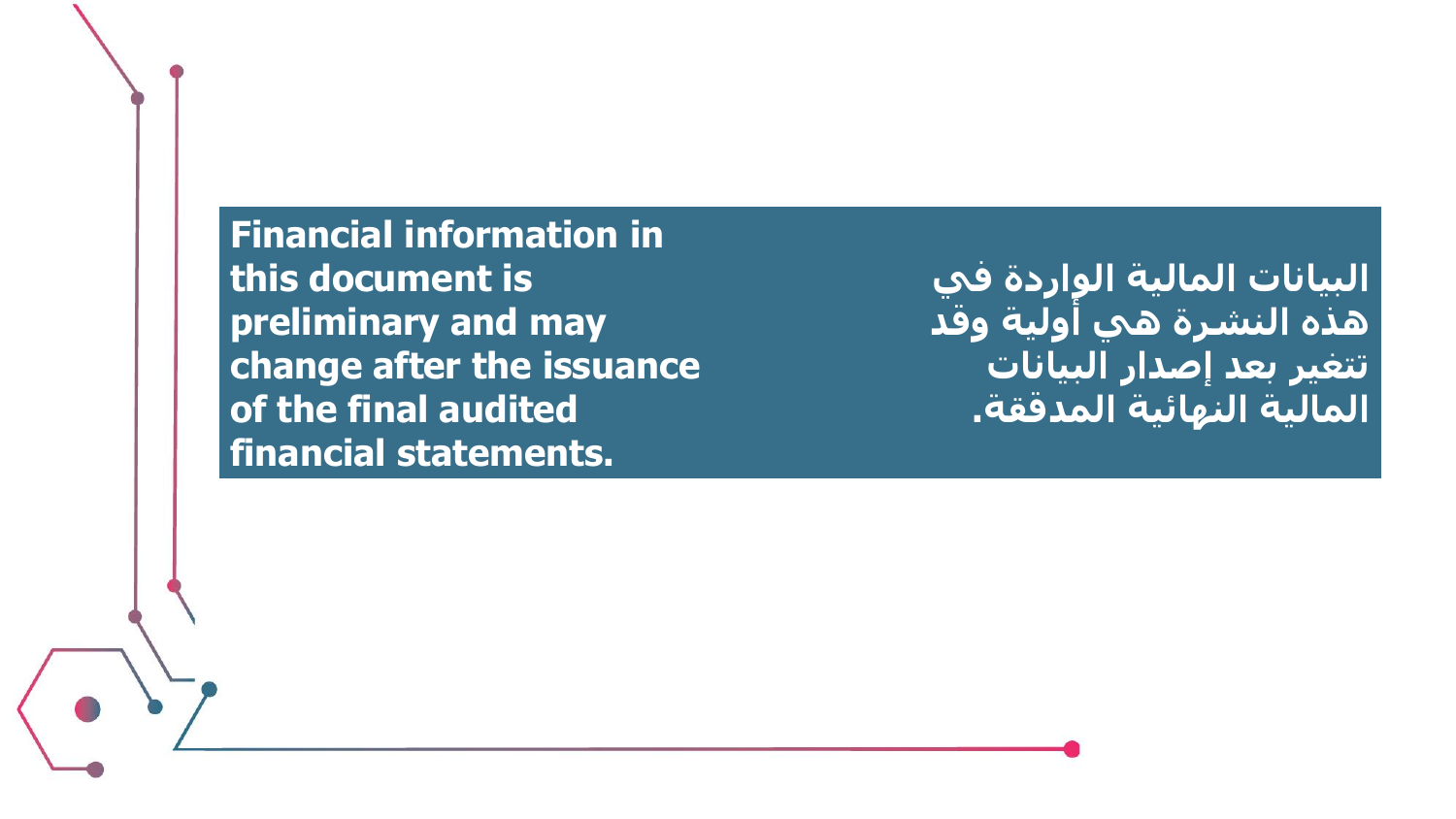## **انجازات العام 2021 2021 of Achievements**

- APIC achieved net profits after tax of USD 37.94 million in 2021, a growth of 53.96% year on year, while net profits attributed to APIC shareholders amounted to USD 33.44 million, a growth of 68.35**%** year on year.
- APIC distributed USD 16 million in dividends to its shareholders, which represents 16.65% of the company's paid-in capital amounting to USD 96.2 million as at the date of the general assembly on May 5, 2021; 7.5% as cash dividends amounting to USD 7.215 million and 9.15% as 8.8 million in bonus shares. Accordingly, APIC's paid-in capital became USD 105 million following the bonus share distribution.
- APIC sold all its stake in Arab Palestinian Shopping Centers Co. (Bravo), in line with its vision to focus on developing and expanding other strategic sectors. The total value of the deal (including the value of the sold shares, the settlement of Bravo's bank debts and the value of the tax settlement) amounted to USD 23 million, while the recognized profit in the interim consolidated statement of profit or loss amounted to USD 4.67 million.
- APIC increased its authorized capital from USD 100 million to USD 125 million in January 2021.
- APIC increased the number of issued shares from 95 million to 96.2 million in a private placement of 1.2 million shares in January 2021.
- National Aluminum and Profiles Company (NAPCO) increased its authorized and paidin capital from JD 8 million to JD 11 million through a secondary IPO following the approval of the company's general assembly in its extraordinary meeting which was held in August 2021. This step comes to contribute to financing part of NAPCO's strategic expansion plans.
- Siniora Food Industries Company acquired the Polonez meat manufacturer in Turkey in a deal worth USD 28.3 million, an acquisition that came as part of the company's growth strategy to increase its market share on both a regional and global scale by expanding the production lines in its factories and targeting new markets.
- حققت أيبك صافي أرباح بعد الضريبة بقيمة 37.94 مليون دولار أمريكي في العام 2021 بنمو نسبته ي ن ن 53.96% على أساس سنوي، وقد بلغت حصة مساهمي أيبك من هذه الأرباح 33.44 مليون دولار أمريكي بنمو نسبته 68.35% على أساس سنوي.
- قامت أيبك بتوزيع أرياح على مساهمي الشركة بقيمة 16 مليون دولار أمريكي أي بنسبة 16.65% من رأس المال المدفوع لأيبك والبالغ 96.2 مليون دولار أمريكي كما بتاريخه اجتماع الهيئة العامة 2021/05/05، منها 7.5% أرباحٍ نقديةٍ بقيمة 7.215 مليونٍ دولار أمريكي و9.15% أسهم مجانية عددها 8.8 مليون سهم وبذلك أصبح رأس المال المدفوع لأيبك بعد توزيع الأسهم المجانية 105 مليون دوالر .
- قامت أيبك ببيع كامل حصتها في الشركة العربية الفلسطينية لمراكز التسوق (برافو)، وتأتي هذه ي ن ي الصفقة <sup>ف</sup> إطار رؤية أيبك <sup>ن</sup> ك ثن بالث عىل التطوير والتوسع بالعمل ف القطاعات اتيجية االسث األخرى. ي ي ن وبلغت مجمل قيمة الصفقة (شاملة قيمة الأسهم المباعة وسداد مديونية برافو تجاه البنوك وقيمة -.<br>المخالصة الصريبية) مبلغ 23 مليون دولار، وقد بلغت قيمة الربح المعترف به في قائمة الأرباح ي ن والخسائر الموحدة المرحلية الموجزة مبلغ 4.67 مليون دولار أمريكي.
- قامت أيبك برفع رأس المال المصرح به للشركة من 100 مليون دولار الى 125 مليون دولار خلال شهر يناير .2021
- قامت أيبك برفع عدد األسهم المصدرة من 95 مليون اىل 96.2 مليون سهم وذلك <sup>ف</sup> اكتتاب خاص <sup>ن</sup> ي ل 1.2 مليون سهم خالل شهر يناير .2021
- قامت الشركة الوطنية لصناعة الألمنيوم والبروفيلات (نابكو) برفع رأس مال الشركة المصرح به حمد مسرك موكية للعرب على المسير المورد وسيرت المبلس بن من مسرك مستركب بالموافقة المستركب.<br>والمدفوع من 8 الى 11 مليون دينار أردني من خلال اكتتاب ثانوي عامٍ لاحقاً لموافقة الهيئة العامة ن سبب عن السلام التي تصريح الذي التاس التي تصريح التي يستمر التي تسم التي التي هذه الخطوة للمساهمة في<br>للشركة في اجتماعها غير العادي الذي انعقد خلال شهر آب 2021. وتأتي هذه الخطوة للمساهمة في ي ن ي ن .<br>تمويل جزء من الخطط الاستراتيجية التوسعية لنابكو.
- قامت شركة سنيورة للصناعات الغذائية بالاستحواذ على Polonez لصناعة اللحوم الشهيرة في ي نحسف مرك مسيرر. مصد حت معتمي بر مسعود على عندادان العصد حسمو المسير. ي<br>تركيا في صفقة بلغت قيمتها الاجمالية 28.3 مليون دولار أمريكي. ويأتي هذا الاستحواذ تماشياً مع ي ن ي ت ـ ـ ـ ـ<br>خطط سنيورة الاستراتيجية للنمو وزيادة حصتها السوقية الإقليمية والدولية من خلال توسيع خطوط الانتاج في مصانعها، وكذلك استهداف أسواق جديدة. ن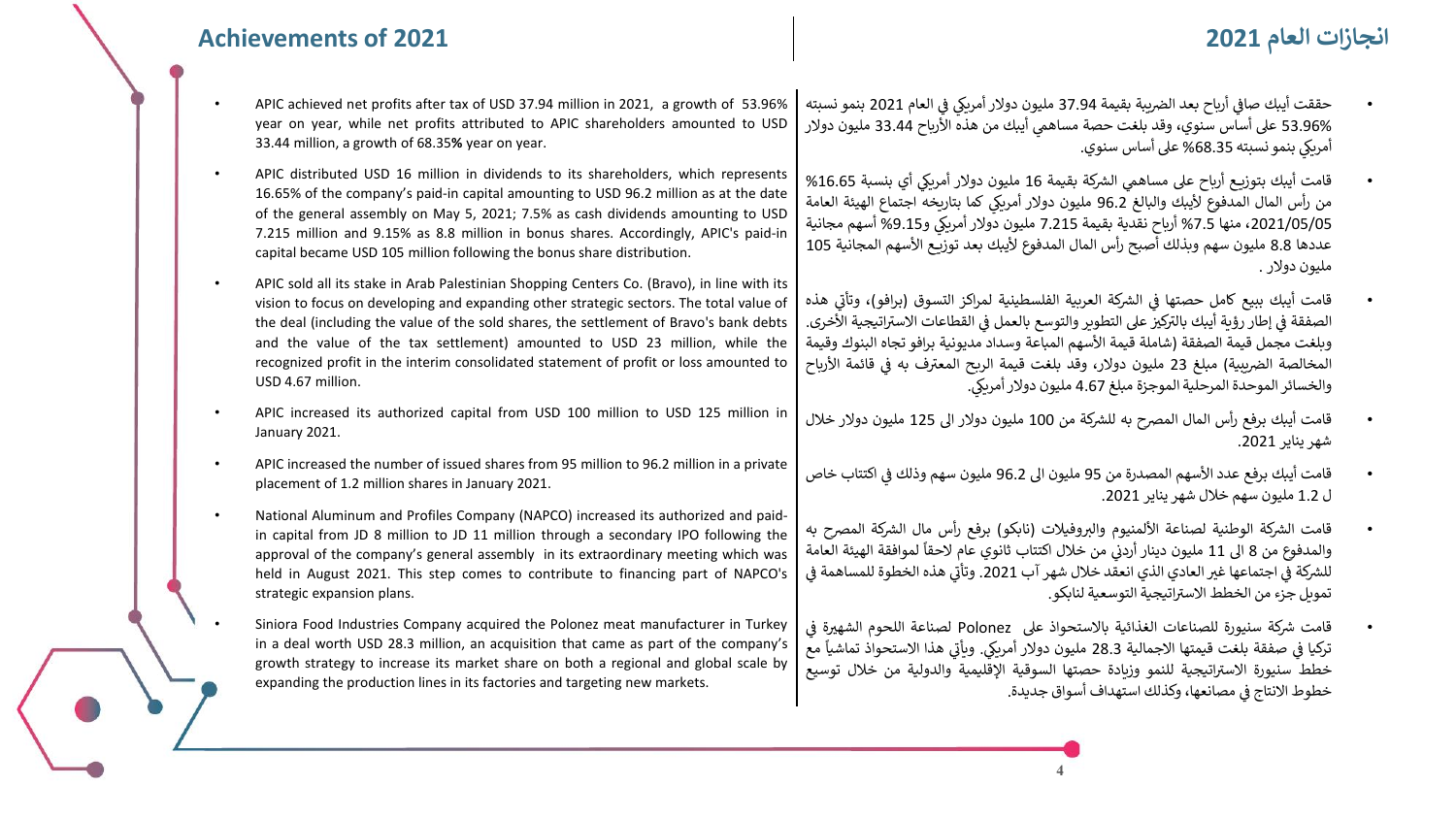## **انجازات العام 2021 2021 of Achievements**

- APIC Subsidiary, Medical Supplies and Services Company (MSS) has obtained exclusive distribution rights in Palestine for several multinational brands. This move will enrich MSS's portfolio with more premium quality brands and will contribute significantly to strengthening the company's position in the Palestinian market. The new brands includes:
	- $\checkmark$  **MSD Animal Health:** A global healthcare leader with innovative portfolios products, services and technologies in veterinary medicine.
	- ✓ **Reckitt Benckiser:** A leading global innovative FMCG company that is over 200 years old with several hygiene brands including Finish, Airwick, Harpic, Vanish, Colon, Brasso, Cillit, Windolene, Woolite, Calgon.
	- ✓ **Ottobock** : A leading innovator for prosthetics, orthoses and exoskeletons medical equipment.
	- ✓ **Medtronic (Covidien)**: Specializes in manufacturing surgical devices and consumables used in operations in diverse surgical fields.
	- ✓ **Medtronic (RCS)** : The Cardio-Renal Pediatric Dialysis Emergency Machine is the first continuous renal replacement therapy designed for neonates.
- Unipal General Trading Company, through its subsidiary in Jordan, incorporated several distribution agreements for various brands in a deal amounted to USD 12 million, including the value of goods and other assets. This deal comes to further expand in the Jordanian market and increase the company's portfolio of products to maximize revenues and profits. The deal included agreements to distribute the following brands: Siniora and Unium, MARS WRIGLEY, Heinz, HERSHEY'S, SC Johnson, and Reynolds.
- حصلت شركة التوريدات والخدمات الطبية التابعة لأيبك على حقوق توزيع حصرية في فلسطين لعدد من ي ن رالعلامات التجارية العالمية. ستثري هذه الخطوة محفظة الشركة بعلامات تجارية إضافية عالية الجودة وستساهم بشكل كبير في تعزيز مكانتها في السوق الفلسطيني. وتشمل العلامات التجارية الجديدة: ن ي ن ن
- ي **√ منتجات MSD لصحة الحيوان:** هي شركة عالمية رائدة في مجال الرعاية الصحية مع مجموعة ن مجموعة منتجات وخدمات وتقنيات مبتكرة ف الطب البيطري. ي ن
- رشكة رائدة عالمية عريقة عمرها **:Reckitt Benckiser** ✓ أكث من 200 عام تقدم حلول مبتكرة ف ر ي ن مجال مستحضرات النظافة وتحتوي على العديد من العلامات التجارية مثل:
- Finish, Airwick, Harpic, Vanish, Colon, Brasso, Cillit, Windolene, Woolite, Calgon
- **√ Ottobock:** شركة رائدة في مجال المعدات الطبية الخاصة بالأطراف الصناعية والتقويم والهياكل ي ن الخارجية.
- ي ✓ **(Covidien (Medtronic:**المتخصصة بتصنيع األجهزة والمواد االستهالكية المستخدمة ف ن العمليات الجراحية ف عدة مجاالت. ي ن
	- ين الوالدةكأول عالج بديل لغسيل الكىل. ✓ **(RCS (Medtronic**: وهو جهاز مصمم لحدي ر
- قامت شركة يونيبال للتجارة العامة من خلال شركتها التابعة في الأردن بضم عدة اتفاقيات توزيع لوكالات ي تجارية في صفقة بلغت حوالي 12 مليون دولار أمريكي تشمل قيمة بضائع وموجودات أخرى. وتأتي هذه ي ن ي الصفقة للتوسع الإضافى فى السوق الأردنى ولزيادة محفظة منتجات الشركة بهدف تعظيم الايرادات ي ن ي ن ي ن والأرياح. وشملت الصفقة اتفاقيات توزيع الوكالات التجارية التالية: سنيورة ويونيوم، MARS Reynolds،SC Johnson ،HERSHEY'S ،Heinz،WRIGLEY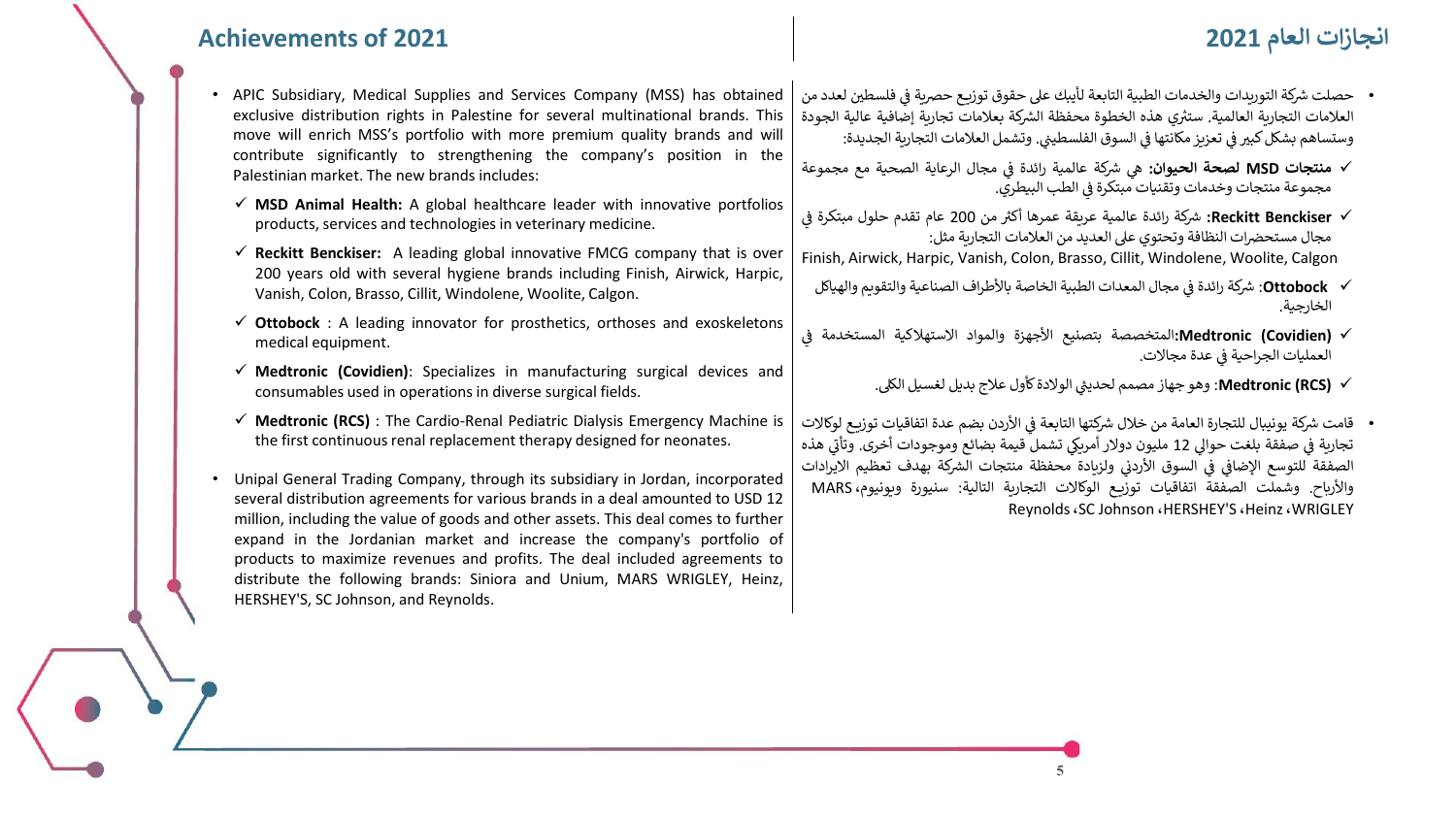### **العام أداء السهم ف 2021 2021 in Performance Share**

#### 

| Open (January 3)               | <b>USD 2.80</b>        | الافتتاح (3 كانون الثاني)        |
|--------------------------------|------------------------|----------------------------------|
| <b>Close (December 30)</b>     | <b>USD 3.30</b>        | الإغلاق (30 كانون أول)           |
| High                           | <b>USD 3.30</b>        | أعلى سعر                         |
| Low                            | <b>USD 2.76</b>        | أدني سعر                         |
| <b>Trading Volume (shares)</b> | 19,016,894 shares      | عدد الأسهم المتداولة             |
| <b>Trading Value</b>           | <b>USD 58,527,539</b>  | قيمة الأسهم المتداولة            |
| Market Cap as at 31/12/2021    | <b>USD 346,500,000</b> | القيمة السوقية كما في 31/12/2021 |
| P/E                            | 10.4x                  | مكرر الربحية                     |
|                                |                        |                                  |



**6**